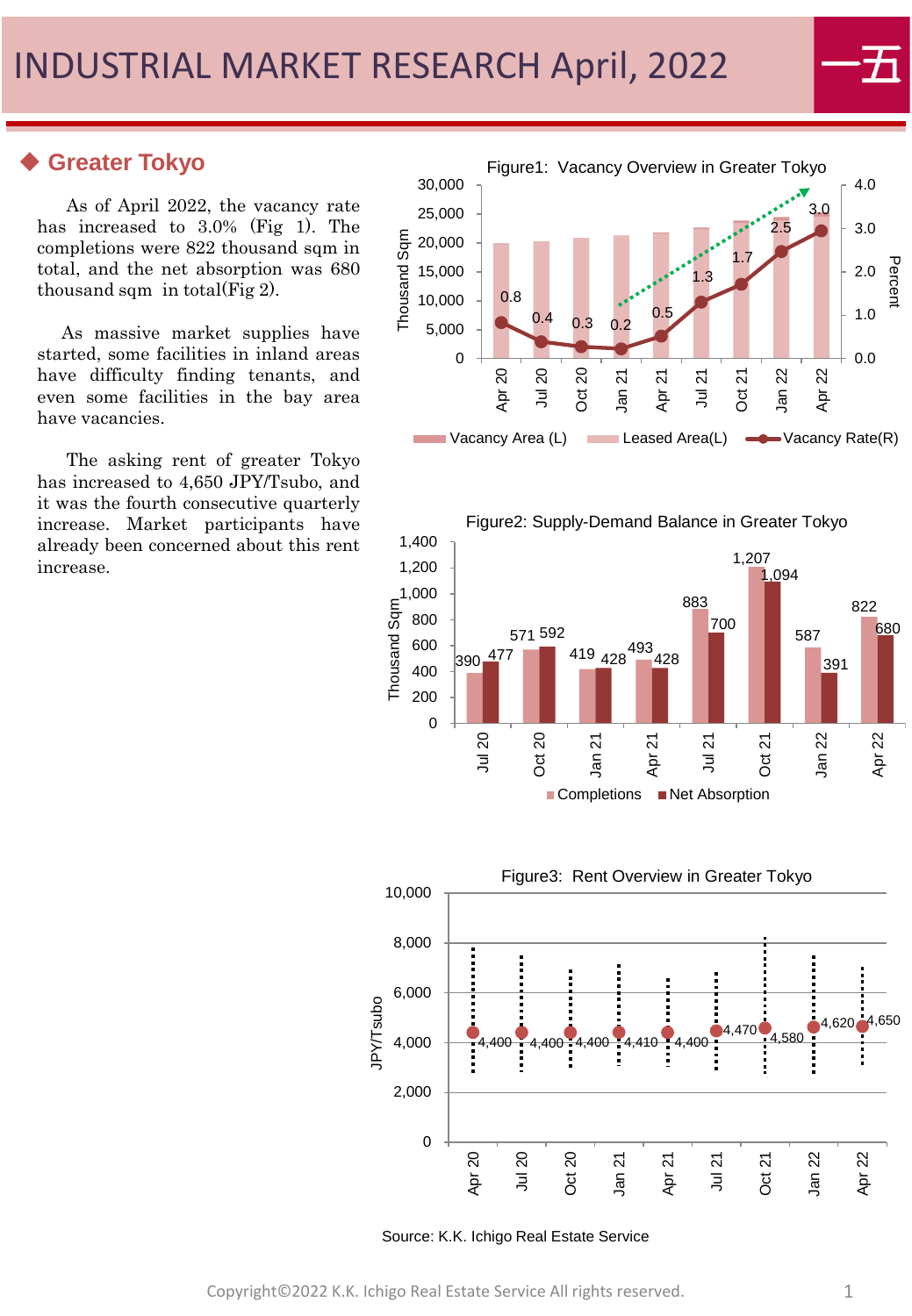### ◆ **Kansai Area**

As of April 2022, the vacancy rate has increased to 2.0 % (Fig 4). The completions were 20 thousand sqm in total, and the net absorption was -18 thousand sqm  $*$  in total (Fig 5).  $*$ 

In 2022 supply-demand balance will remain stable because many BTS-type logistics facilities will be completed, and leasing of multi-tenant typed logistics facilities is generally in good condition.

The asking rent has increased to 4,260 JPY/Tsubo in this term(Fig 6). Rent level is gradually going up against the background of a slightly tight supplydemand environment, and this trend is particularly remarkable in areas suitable for logistics facilities.







Source: K.K. Ichigo Real Estate Service

\* GLP Maishima II, where the large-scale fire occurred in November 2021, was excluded from this sample because the contract with the tenant has expired, and this facility is no longer a property for lease. Therefore, net absorption turned to negative figures.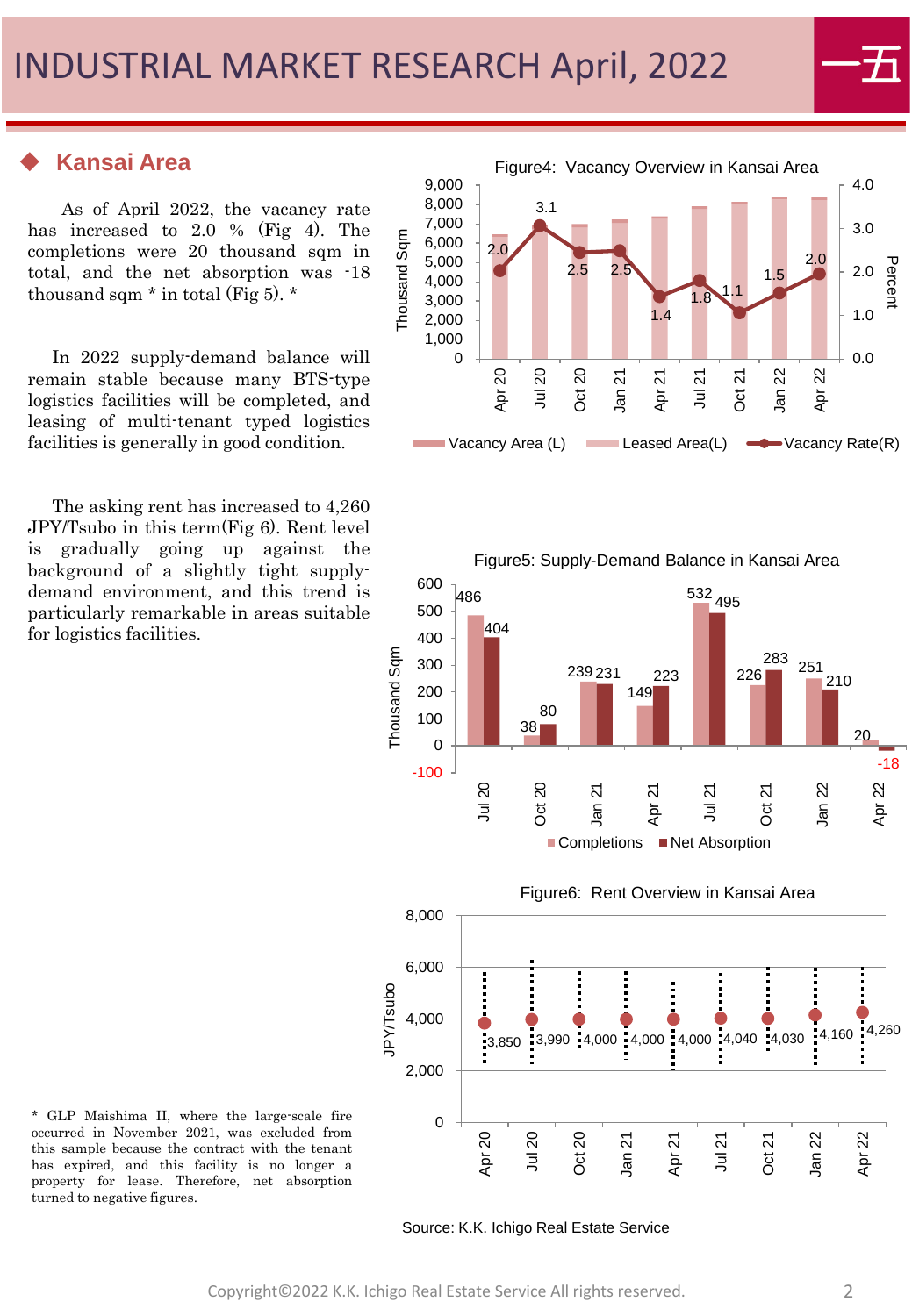

# ◆ **Data of Greater Tokyo**

|               | Supply and Demand                 |                           |                            |                        |                           |                              |                            |  |
|---------------|-----------------------------------|---------------------------|----------------------------|------------------------|---------------------------|------------------------------|----------------------------|--|
|               | Leasable Area<br>$(1,000$ sqm $)$ | Leased Area<br>(1,000sgm) | Vacancy Area<br>(1,000sqm) | Vacancy Rate<br>$(\%)$ | Completions<br>(1,000sqm) | Net Absorption<br>(1,000sgm) | Asking Rent<br>(JPY/Tsubo) |  |
| Jul-08        | 4,544                             | 4,059                     | 485                        | 10.7                   |                           |                              | 4,510                      |  |
| Oct-08        | 4,821                             | 4,223                     | 598                        | 12.4                   | 277                       | 163                          | 4,500                      |  |
|               |                                   |                           |                            |                        |                           |                              |                            |  |
| <b>Jul-19</b> | 17,918                            | 17,356                    | 562                        | 3.1                    | 604                       | 716                          | 4,120                      |  |
| Oct-19        | 18,868                            | 18,385                    | 483                        | 2.6                    | 950                       | 1,030                        | 4,280                      |  |
| $Jan-20$      | 19,123                            | 18,762                    | 361                        | 1.9                    | 255                       | 376                          | 4,370                      |  |
| Apr-20        | 19,937                            | 19,771                    | 166                        | 0.8                    | 814                       | 1,009                        | 4,400                      |  |
| <b>Jul-20</b> | 20,327                            | 20,248                    | 79                         | 0.4                    | 390                       | 477                          | 4,400                      |  |
| Oct-20        | 20,898                            | 20,840                    | 58                         | 0.3                    | 571                       | 592                          | 4,400                      |  |
| Jan-21        | 21,317                            | 21,269                    | 48                         | 0.2                    | 419                       | 428                          | 4,410                      |  |
| Apr-21        | 21,809                            | 21,696                    | 113                        | 0.5                    | 493                       | 428                          | 4,400                      |  |
| <b>Jul-21</b> | 22,692                            | 22,396                    | 296                        | 1.3                    | 883                       | 700                          | 4,470                      |  |
| Oct-21        | 23,900                            | 23,490                    | 410                        | 1.7                    | 1,207                     | 1,094                        | 4,580                      |  |
| Jan-22        | 24,487                            | 23,881                    | 605                        | 2.5                    | 587                       | 391                          | 4,620                      |  |
| Apr-22        | 25,309                            | 24,562                    | 747                        | 3.0                    | 822                       | 680                          | 4,650                      |  |

## Data of Kansai Area

|               | Supply and Demand                 |                           |                            |                        |                           |                              |                            |  |
|---------------|-----------------------------------|---------------------------|----------------------------|------------------------|---------------------------|------------------------------|----------------------------|--|
|               | Leasable Area<br>$(1,000$ sqm $)$ | Leased Area<br>(1,000sgm) | Vacancy Area<br>(1,000sgm) | Vacancy Rate<br>$(\%)$ | Completions<br>(1,000sgm) | Net Absorption<br>(1,000sgm) | Asking Rent<br>(JPY/Tsubo) |  |
| Jul-08        | 1,812                             | 1,600                     | 211                        | 11.7                   | -                         |                              | 3,970                      |  |
| Oct-08        | 1,812                             | 1,630                     | 181                        | 10.0                   | 0                         | 30                           | 3,800                      |  |
|               |                                   |                           |                            |                        |                           |                              |                            |  |
| <b>Jul-19</b> | 6,131                             | 5,867                     | 264                        | 4.3                    | 181                       | 214                          | 3,620                      |  |
| $Oct-19$      | 6,257                             | 6,048                     | 210                        | 3.4                    | 126                       | 180                          | 3,560                      |  |
| $Jan-20$      | 6,366                             | 6,185                     | 180                        | 2.8                    | 108                       | 138                          | 3,720                      |  |
| Apr-20        | 6,469                             | 6,337                     | 132                        | 2.0                    | 103                       | 152                          | 3,850                      |  |
| <b>Jul-20</b> | 6,955                             | 6,741                     | 214                        | 3.1                    | 486                       | 404                          | 3,990                      |  |
| Oct-20        | 6,993                             | 6,822                     | 172                        | 2.5                    | 38                        | 80                           | 4,000                      |  |
| $Jan-21$      | 7,233                             | 7,052                     | 180                        | 2.5                    | 239                       | 231                          | 4,000                      |  |
| Apr-21        | 7,381                             | 7,275                     | 106                        | 1.4                    | 149                       | 223                          | 4,000                      |  |
| <b>Jul-21</b> | 7,914                             | 7,770                     | 143                        | 1.8                    | 532                       | 495                          | 4,040                      |  |
| $Oct-21$      | 8,140                             | 8,053                     | 87                         | 1.1                    | 226                       | 283                          | 4,030                      |  |
| Jan-22        | 8,390                             | 8,263                     | 128                        | 1.5                    | 251                       | 210                          | 4,160                      |  |
| Apr-22        | 8,410                             | 8,245                     | 165                        | 2.0                    | 20                        | $-18$                        | 4,260                      |  |

You can find more data about Greater Tokyo and Kansai Area at the following URL. https://www.ichigo-re.co.jp/wp/wp-content/uploads/2022/05/202204\_data.csv